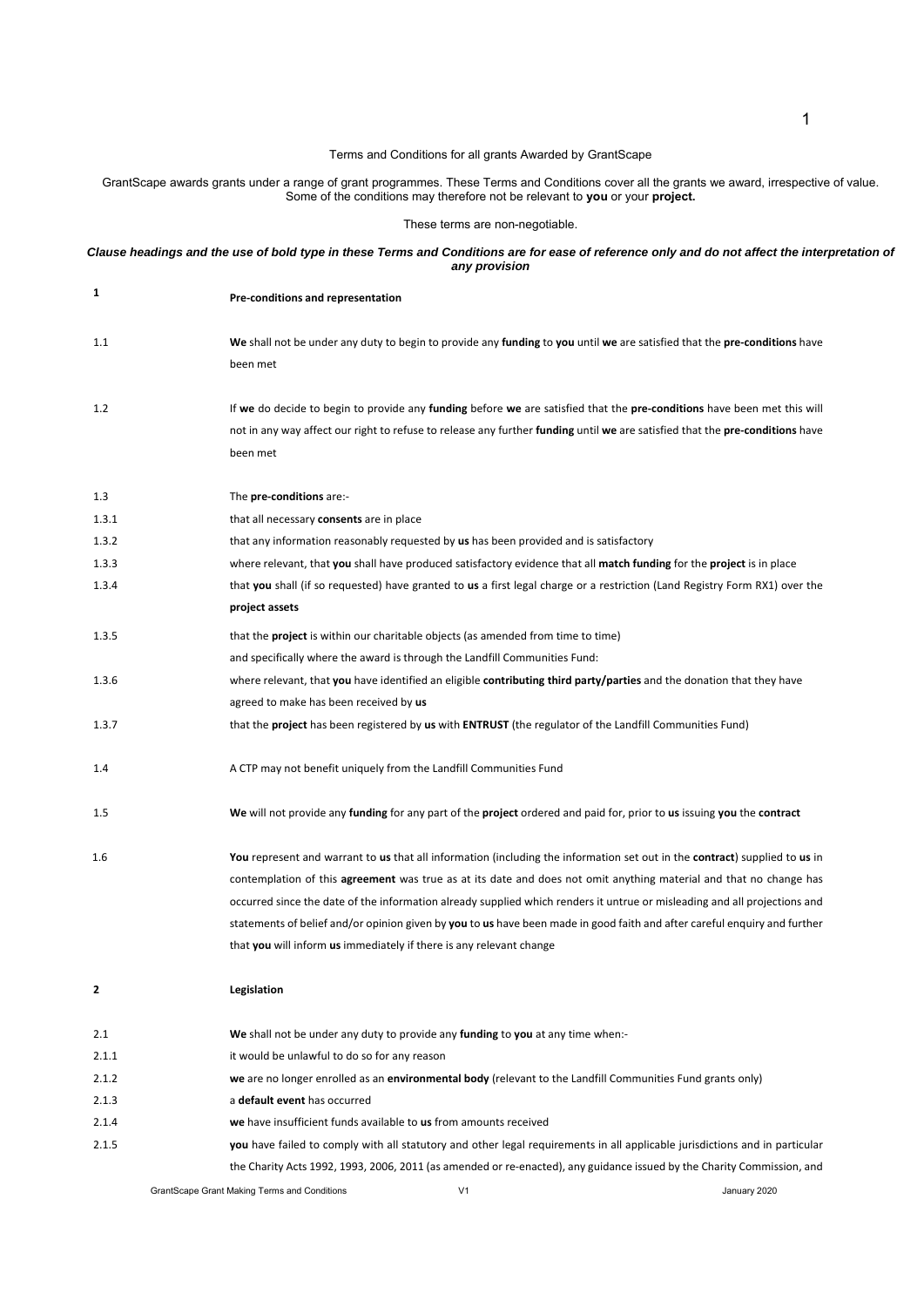|       | the General Data Protection Regulation (EU) 2016/679                                                                                                                                              |
|-------|---------------------------------------------------------------------------------------------------------------------------------------------------------------------------------------------------|
| 2.1.6 | any of the <b>pre-conditions</b> are not continuing to be met                                                                                                                                     |
| 2.2   | It is your responsibility to ensure that your arrangements with any contractors and/or sub-contractors or any relevant                                                                            |
|       | third party take into account the provisions of the above                                                                                                                                         |
| 3     | Procedures for making a claim for funding                                                                                                                                                         |
| 3.1   | When a milestone identified in the contract has been achieved you must make a claim for funding as instructed by us                                                                               |
| 3.2   | We may agree to make a pre-payment to you. This will be in exceptional cases where you have insufficient monies                                                                                   |
|       | available to cover the expenditure detailed in the milestones within the contract                                                                                                                 |
| 3.3   | If we do make a pre-payment to you, you must provide to us satisfactory evidence after the event that you have incurred                                                                           |
|       | that expenditure. Failure for you to provide this evidence within an agreed timeframe by us will invoke a default event as<br>per clause 7                                                        |
| 3.3   | Upon receipt of a claim for an amount of <b>funding</b> which must be supported by satisfactory evidence that you have incurred                                                                   |
|       | that expenditure we will with reasonable speed make such enquiries and inspections as we believe are necessary to satisfy                                                                         |
|       | ourselves that the relevant milestone has been achieved. When we are satisfied we will pay to you the amount of funding<br>applied for                                                            |
| 4     | Your duties until the funding has been paid                                                                                                                                                       |
|       | You accept the following obligations which begin on the date of acceptance of the contract and which last until a                                                                                 |
|       | completion statement in the form as instructed by us                                                                                                                                              |
| 4.1   | you will undertake the project in accordance with the milestones and the other details as defined in the contract and                                                                             |
|       | application form                                                                                                                                                                                  |
| 4.2   | you will not grant any right(s) to anyone else over all or any project assets without our prior written consent                                                                                   |
| 4.3   | you will not without our prior written consent make or permit any amendment or addition to or variation of any contract                                                                           |
|       | for the <b>project</b> and shall enforce each such contract in accordance with its terms                                                                                                          |
| 4.4   | you will obtain, maintain in force and comply with any insurance policy or policies which is/are necessary or advisable to                                                                        |
|       | obtain for the purposes of the <b>project</b> and in particular ensure that all <b>project assets</b> over which we have a charge or a<br>restriction are insured to their full replacement value |
|       |                                                                                                                                                                                                   |
| 4.5   | you will obtain, maintain in force and comply with all consents                                                                                                                                   |
| 4.6   | you will give us full access to the project at all reasonable times                                                                                                                               |
| 4.7   | you will promptly inform us of any default event as set out in clause 7 below and of anything which might result in any                                                                           |
|       | default event occurring                                                                                                                                                                           |

2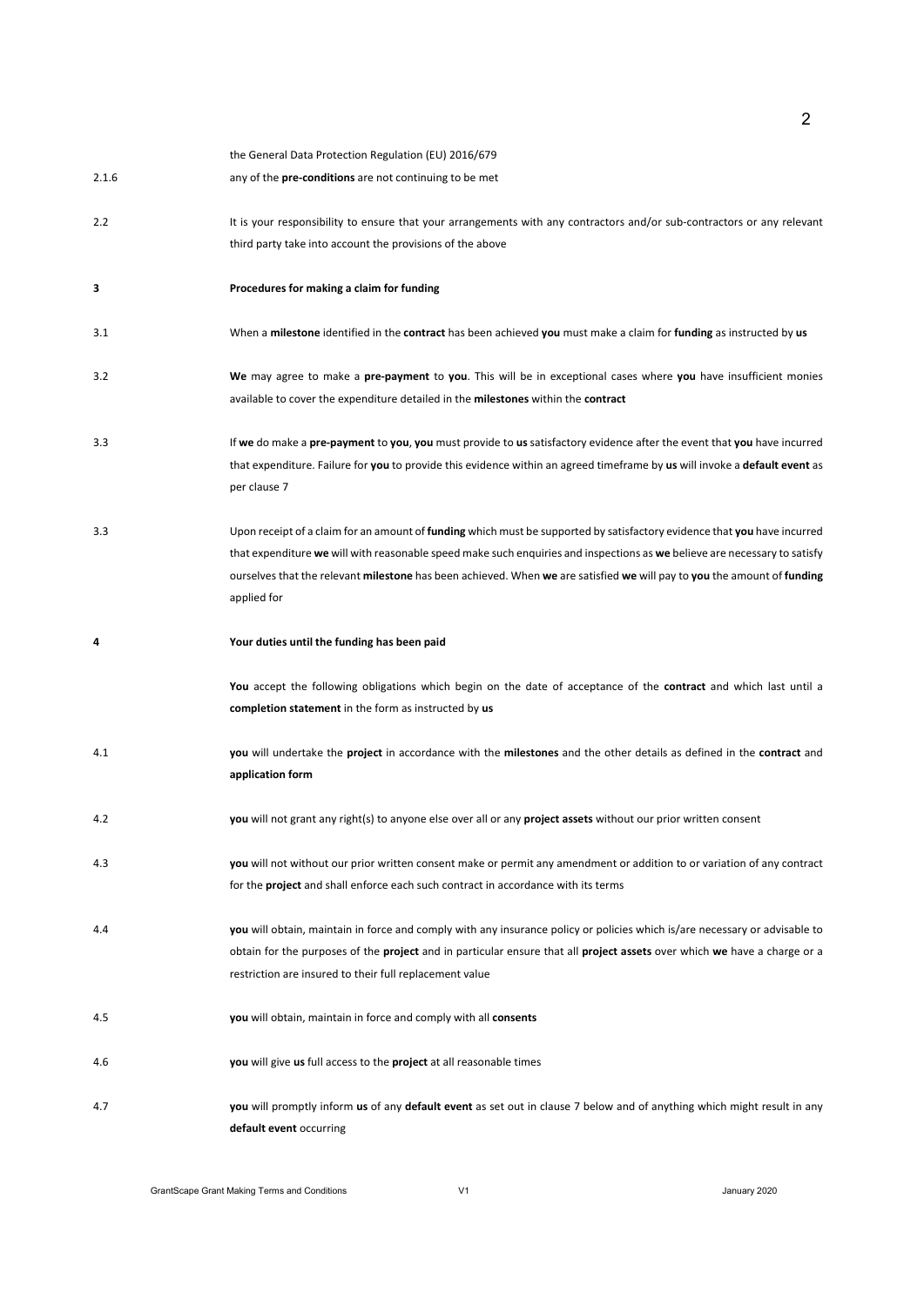| 4.8   | you will submit to us all necessary reports as outlined in the milestones (including photographs of the completed project)<br>at intervals as we shall require                                                                                                                                                                                                                                                                                                                                                                                                                                                                                                                                                                                                                                                                                                                                                                                                                                                                         |
|-------|----------------------------------------------------------------------------------------------------------------------------------------------------------------------------------------------------------------------------------------------------------------------------------------------------------------------------------------------------------------------------------------------------------------------------------------------------------------------------------------------------------------------------------------------------------------------------------------------------------------------------------------------------------------------------------------------------------------------------------------------------------------------------------------------------------------------------------------------------------------------------------------------------------------------------------------------------------------------------------------------------------------------------------------|
| 4.9   | you will provide to us prior to our making the final payment set out in the milestones a completion statement in the form<br>as instructed by us                                                                                                                                                                                                                                                                                                                                                                                                                                                                                                                                                                                                                                                                                                                                                                                                                                                                                       |
| 4.10  | you hereby agree to indemnify us in full against all losses claims proceedings damages costs and expenses incurred by us<br>in enforcing any terms of this agreement                                                                                                                                                                                                                                                                                                                                                                                                                                                                                                                                                                                                                                                                                                                                                                                                                                                                   |
| 5     | Your duties which continue after the total funding has been paid                                                                                                                                                                                                                                                                                                                                                                                                                                                                                                                                                                                                                                                                                                                                                                                                                                                                                                                                                                       |
|       | You accept the following obligations which begin on the date of acceptance of the contract and which continue to apply<br>after the funding has been paid during the period of time set out in your contract:-                                                                                                                                                                                                                                                                                                                                                                                                                                                                                                                                                                                                                                                                                                                                                                                                                         |
| 5.1   | you shall not disclose to any third party any confidential information without our written consent                                                                                                                                                                                                                                                                                                                                                                                                                                                                                                                                                                                                                                                                                                                                                                                                                                                                                                                                     |
| 5.2   | you will not grant any right(s) to anyone else over all or any project assets without our prior written consent                                                                                                                                                                                                                                                                                                                                                                                                                                                                                                                                                                                                                                                                                                                                                                                                                                                                                                                        |
| 5.3   | you shall maintain in reasonable condition (fair wear and tear excepted) all project assets for the period of time specified<br>in your contract                                                                                                                                                                                                                                                                                                                                                                                                                                                                                                                                                                                                                                                                                                                                                                                                                                                                                       |
| 5.4   | you shall procure that any project asset purchased using funding and intended for use by the public remains open for use<br>by the public for the <b>period of time</b> specified in your <b>contract</b>                                                                                                                                                                                                                                                                                                                                                                                                                                                                                                                                                                                                                                                                                                                                                                                                                              |
| 5.5   | if the <b>project asset</b> having been purchased using funding ceases to be available for its intended use before the expiry of<br>the period of time specified in the contract then this will constitute a default event and will be dealt with under clause<br>7.4 below                                                                                                                                                                                                                                                                                                                                                                                                                                                                                                                                                                                                                                                                                                                                                            |
| 5.6   | you shall ensure that all pre- conditions continue to be met                                                                                                                                                                                                                                                                                                                                                                                                                                                                                                                                                                                                                                                                                                                                                                                                                                                                                                                                                                           |
| 5.7   | you shall ensure that you comply with all statutory and other legal requirements in all applicable jurisdictions and in<br>particular the Charities Acts 1992, 1993, 2006, 2011 (as amended or re-enacted), any guidance issued by the Charity<br>Commission, and the General Data Protection Regulation (EU) 2016/679                                                                                                                                                                                                                                                                                                                                                                                                                                                                                                                                                                                                                                                                                                                 |
| 5.8   | you shall on the service by us upon you of a notice under clause 7.4.4 either (at your option):-                                                                                                                                                                                                                                                                                                                                                                                                                                                                                                                                                                                                                                                                                                                                                                                                                                                                                                                                       |
| 5.8.1 | procure as soon as reasonably practicable the sale of any <b>project asset</b> which is not intended for continued use on the<br><b>project</b> following completion of the <b>project</b> at the best price reasonably obtainable including taking into account any value<br>attributable to goodwill attaching to the <b>project asset</b> . Before selling any <b>project asset we</b> shall reach agreement with you<br>as to the proposed selling price. If we cannot agree on the proposed selling price either party may have the selling price<br>determined by an independent valuer appointed by agreement or by the Chairman of the Royal Institution of Chartered<br>Surveyors on the application of either of us. You will upon sale of any project asset remit to us the proceeds of such sale<br>(or in the case of a <b>project asset</b> partly funded by us a fair proportion calculated by reference to the proportion which the<br>funding bears to the total project funding) net of any reasonable sale costs or |
| 5.8.2 | deliver up to us (free of charge) possession and ownership of any project asset wholly funded by us free of any rights<br>granted to any third party                                                                                                                                                                                                                                                                                                                                                                                                                                                                                                                                                                                                                                                                                                                                                                                                                                                                                   |
| 5.8.3 | you shall if and when called upon to do so execute any document or take all such action as may be necessary to vest                                                                                                                                                                                                                                                                                                                                                                                                                                                                                                                                                                                                                                                                                                                                                                                                                                                                                                                    |

3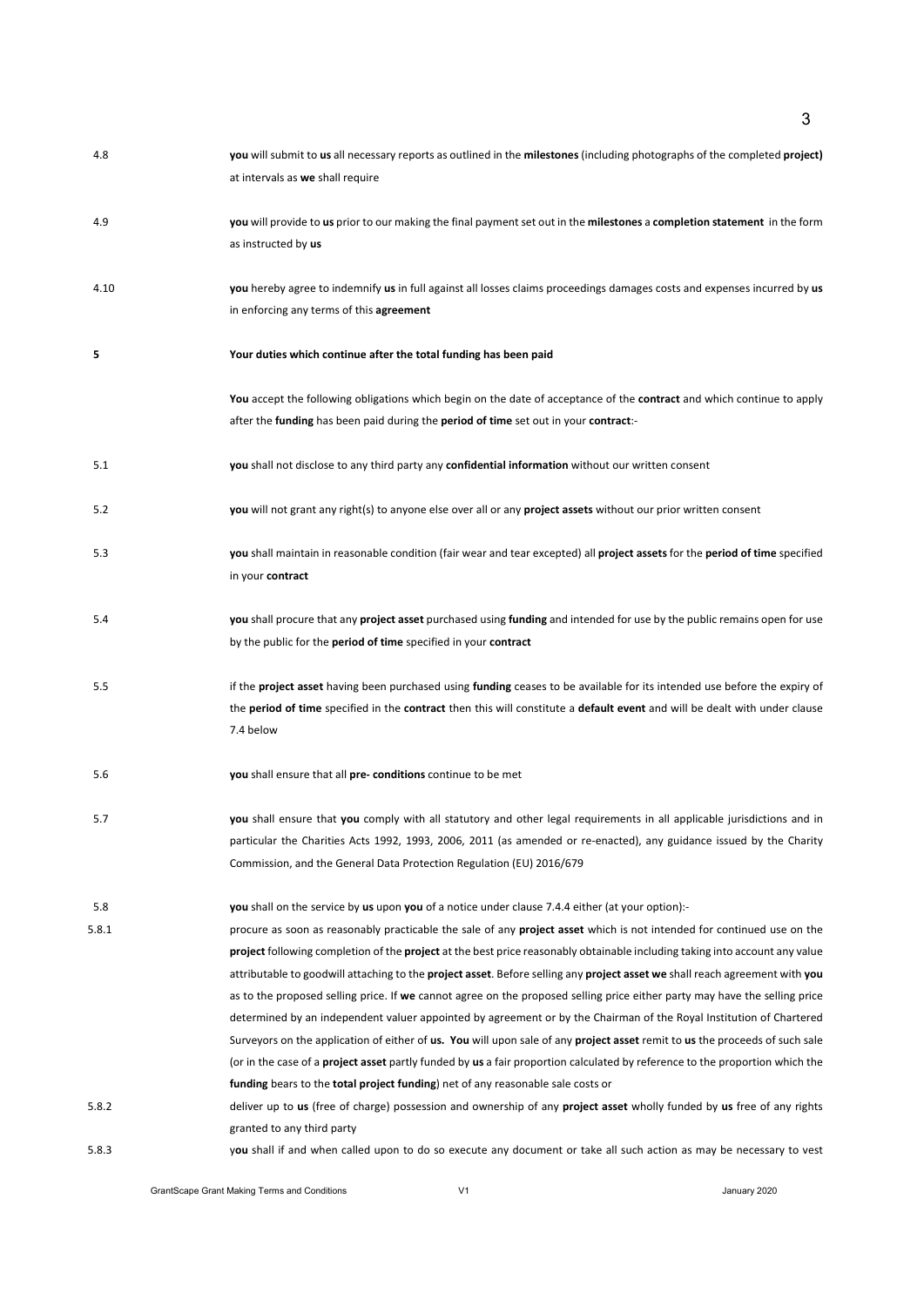## ownership of the **project asset** in **us**

| 6     | <b>Intellectual Property Rights</b>                                                                                                                                                                                                                                                                                                                                                                                                                                                               |
|-------|---------------------------------------------------------------------------------------------------------------------------------------------------------------------------------------------------------------------------------------------------------------------------------------------------------------------------------------------------------------------------------------------------------------------------------------------------------------------------------------------------|
| 6.1   | All background intellectual property will belong to the party who owned it prior to the date of this agreement                                                                                                                                                                                                                                                                                                                                                                                    |
| 6.2   | Each party grants to the other a royalty free non-exclusive licence to use that party's background intellectual property for<br>the purposes of the <b>project</b> only                                                                                                                                                                                                                                                                                                                           |
| 6.3   | Except to the extent otherwise required by the regulations all intellectual property rights (other than background<br>intellectual property rights) shall vest in us. We shall grant a royalty free non-exclusive licence to you to use such<br>intellectual property for the purposes of the project only. You shall if and when called upon to do so execute all deeds<br>documents or take all other actions as may be necessary to vest such <b>intellectual property</b> rights in <b>us</b> |
| 6.4   | We shall not unreasonably withhold our consent to the grant of a licence to you to use and exploit the intellectual property<br>rights for commercial purposes subject to such terms (including the payment of licence fees and/or royalties) and<br>conditions as may be agreed between the parties acting reasonably or in default by an independent valuer appointed by<br>agreement or by the Chairman of the Royal Institution of Chartered Surveyors on the application of either of us     |
| 6.5   | You shall ensure that work on the project shall only be undertaken by persons who are either employed by you under a<br>contract of service or are contractors under a contract for services which provides in either case for the assignment to you<br>by such persons of all rights in <b>intellectual property</b> created by them during the course of their duties                                                                                                                           |
| 6.6   | Information and findings resulting from the <b>project</b> will be published in the manner and at the times specified in the<br>milestones                                                                                                                                                                                                                                                                                                                                                        |
| 7     | <b>Default Events</b>                                                                                                                                                                                                                                                                                                                                                                                                                                                                             |
| 7.1   | The following are default events entitling us to demand immediate repayment (or at our discretion part repayment) of<br>the funding:-                                                                                                                                                                                                                                                                                                                                                             |
| 7.1.1 | a material breach of any duty representation warranty or undertaking by you in this agreement unless remedied to our<br>complete satisfaction within 10 working days of notification by us to you or such other period as shall be agreed between<br>ourselves acting reasonably and taking account of the seriousness of the default event                                                                                                                                                       |
| 7.1.2 | the issue of a statutory demand against you and you are unable to pay your debts under Section 123 (1) Insolvency Act<br>1986                                                                                                                                                                                                                                                                                                                                                                     |
| 7.1.3 | the appointment of a receiver administrative receiver or manager of you or of a material part of your assets undertakings<br>rights or revenues                                                                                                                                                                                                                                                                                                                                                   |
| 7.1.4 | the execution of a distress sequestration or other legal process upon the whole or a material part of your assets<br>undertakings rights or revenues                                                                                                                                                                                                                                                                                                                                              |
| 7.1.5 | the presentation of an application or petition to a court for an administration order liquidation winding up or dissolution<br>of you                                                                                                                                                                                                                                                                                                                                                             |
| 7.1.6 | the <b>project</b> stops or in our opinion becomes incapable of delivering its original objectives throughout the <b>period of time</b>                                                                                                                                                                                                                                                                                                                                                           |
| 7.1.7 | a failure to achieve a <b>milestone</b> (as set out in the <b>contract</b> ) within the agreed timescale                                                                                                                                                                                                                                                                                                                                                                                          |
| 7.1.8 | If we reasonably believe that any part of funding has reasonably been used in breach of clause 1.4                                                                                                                                                                                                                                                                                                                                                                                                |
| 7.2   | You must notify us immediately if a default event occurs or appears likely to occur                                                                                                                                                                                                                                                                                                                                                                                                               |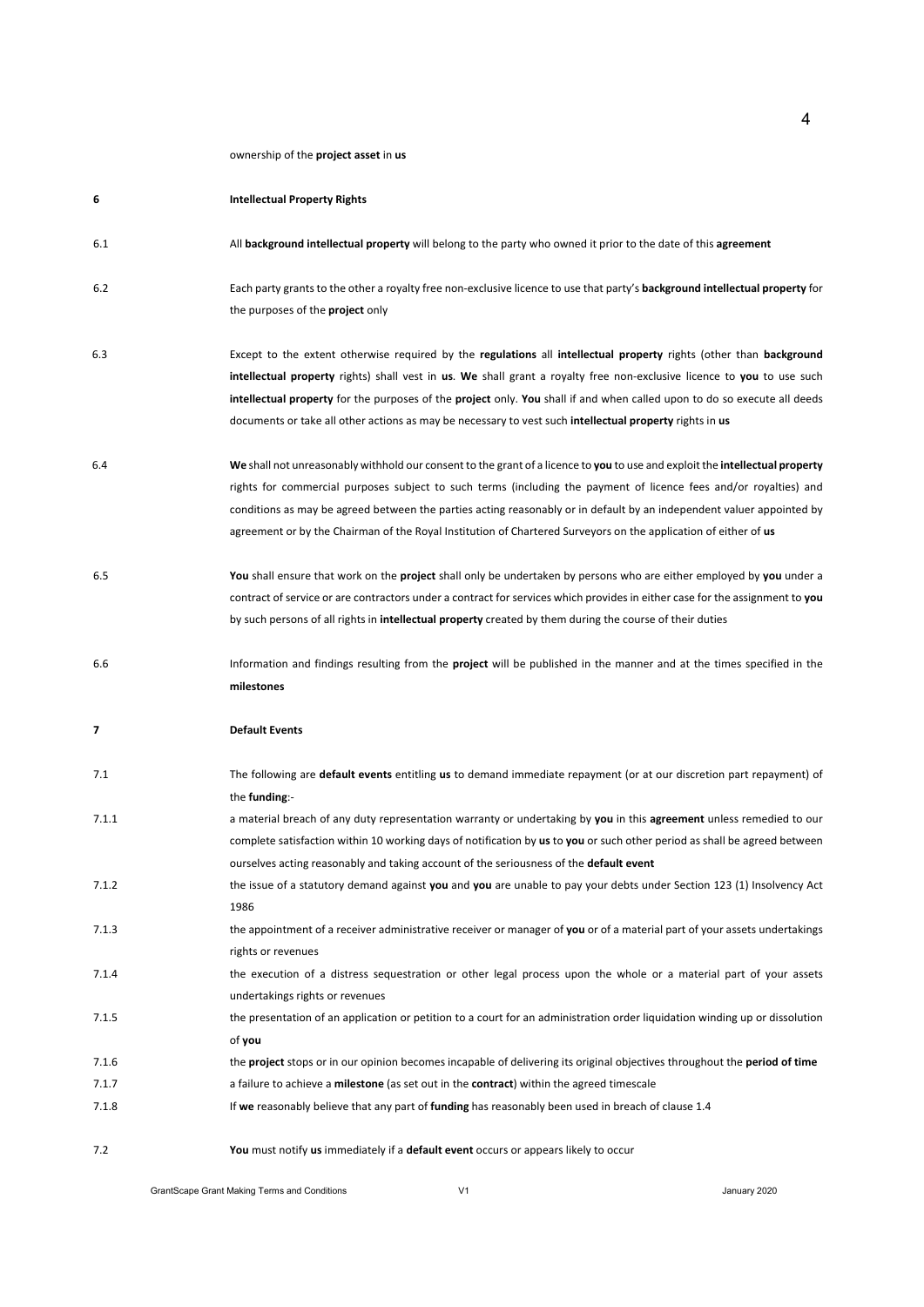| 7.3   | If a default event occurs we will usually want to discuss with you its seriousness and whether it may be remedied, however       |
|-------|----------------------------------------------------------------------------------------------------------------------------------|
|       | there is no obligation on us to do so                                                                                            |
| 7.4   | If a default event occurs at any point during the period of time we will be entitled to:-                                        |
| 7.4.1 | make all further provisions of <b>funding</b> subject to such conditions as we may reasonably specify or                         |
| 7.4.2 | suspend all further provision of funding or                                                                                      |
| 7.4.3 | demand immediate repayment of all or any part of the funding or                                                                  |
| 7.4.4 | send to you a written request requiring you to procure as soon as reasonably practicable the sale of the project assets as       |
|       | the case may be to account to us for the net proceeds of the sale in accordance with clause 5.8 or                               |
| 7.4.5 | any combination of these up to the maximum value of any funding previously provided                                              |
| 8     | <b>Publicity</b>                                                                                                                 |
| 8.1   | Unless specifically stated, we have no objection to you publicising the project                                                  |
| 8.2   | If you do publicise the project you may use our logo and that of the relevant grant programme benefactor we have                 |
|       | provided in accordance with the approved protocol for their use a copy of which will be made available to you at your            |
|       | request                                                                                                                          |
| 8.3   | We may make reasonable requests for information from you for our own publicity and/or statistical purposes                       |
| 9     | General                                                                                                                          |
| 9.1   | The agreement is governed by the Law of England and Wales.                                                                       |
| 9.2   | Nothing in this agreement shall have the effect of creating a relationship of contractor and customer between us and in          |
|       | particular we shall not be involved in the execution of the <b>project</b> in any way whatsoever except for the provision of any |
|       | funding                                                                                                                          |
| 9.3   | Nothing in this agreement:-                                                                                                      |
| 9.3.1 | will act to impose any obligation or liability on us with respect to any actions obligations or liabilities of you or            |
| 9.3.2 | creates a partnership between you and us                                                                                         |
| 9.4   | The parties acknowledge that no person who is not a party to this agreement is intended to benefit from it or to use any         |
|       | right to enforce its terms                                                                                                       |
| 9.5   | Force Majeure:-                                                                                                                  |
| 9.5.1 | If any force majeure delays or prevents the performance of the duties of either party for a continuous period in excess of       |
|       | one month the parties not so affected may give notice to the affected party to terminate this <b>agreement</b> specifying the    |
|       | date (which shall not be less than 7 days after the date on which notice is given) on which termination will take effect         |
|       | Such a termination notice shall be irrevocable except with the consent of both parties                                           |
| 9.6   | We may but you may not assign the benefit of this agreement                                                                      |
| 9.7   | Notices required to be given under this agreement shall be sent by post to the relevant addresses and shall be deemed to         |

GrantScape Grant Making Terms and Conditions **V1** V1 January 2020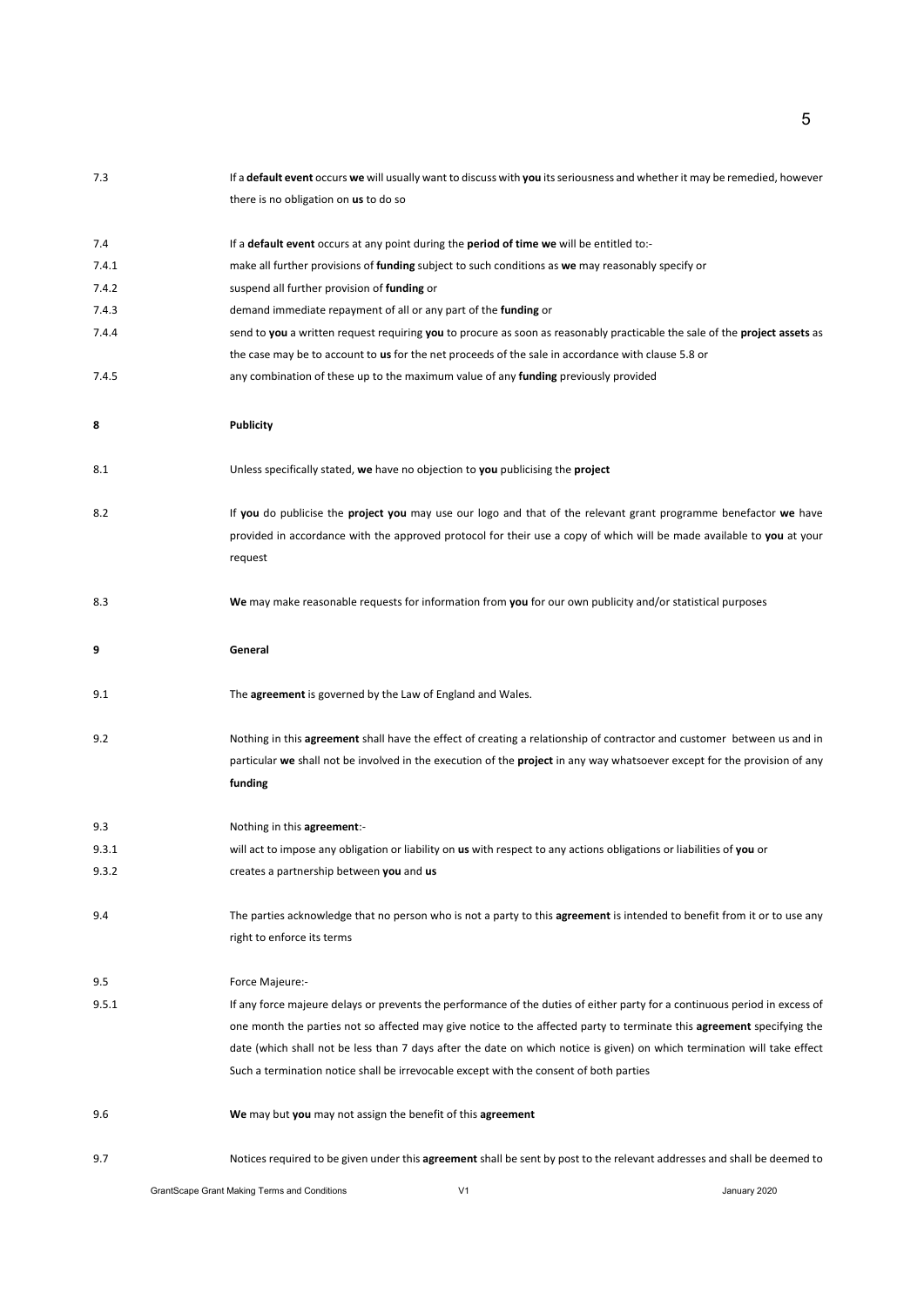have been delivered two days after first class posting

| 10                                                  | <b>Definitions</b>                                                                                                                                                                                                                                                                                                                                                                                                                                                                                                                                                                                                                                                                                                               |
|-----------------------------------------------------|----------------------------------------------------------------------------------------------------------------------------------------------------------------------------------------------------------------------------------------------------------------------------------------------------------------------------------------------------------------------------------------------------------------------------------------------------------------------------------------------------------------------------------------------------------------------------------------------------------------------------------------------------------------------------------------------------------------------------------|
| agreement                                           | Is the agreement constituted by the contract, your acceptance of that contract and these Terms and Conditions, and shall<br>incorporate the application form                                                                                                                                                                                                                                                                                                                                                                                                                                                                                                                                                                     |
| application<br>form                                 | means the application form received by us in respect of the grant and including the details of the project                                                                                                                                                                                                                                                                                                                                                                                                                                                                                                                                                                                                                       |
| background<br>intellectual<br>property              | means any <b>intellectual property</b> which is in the possession of any party to this <b>agreement</b> prior to the date hereof                                                                                                                                                                                                                                                                                                                                                                                                                                                                                                                                                                                                 |
| completion<br>statement                             | a statement of completion of the <b>project</b> to be submitted to <b>us</b> as set out at clause 4.9                                                                                                                                                                                                                                                                                                                                                                                                                                                                                                                                                                                                                            |
| confidential<br>information<br>(i)<br>(ii)<br>(iii) | is any information of whatever nature relating to the <b>project</b> which is either (a) obtained by you your partners employees<br>agents or advisers in written pictorial or oral form from or pursuant to discussions with any of the partners employees<br>agents or advisers of us or (b) prepared by you your partners employees agents or advisers and which contains or<br>otherwise reflects or is generated from the information specified in paragraph (a) above but no information which:-<br>at the time of disclosure is within the public domain or<br>after disclosure comes into the public domain other than by reason of breach of any of the undertakings below or<br>is already lawfully in your possession |
| consents                                            | means all consents required without limitation whether under statute any lease contract or charge or otherwise in order<br>to achieve successful completion of the project                                                                                                                                                                                                                                                                                                                                                                                                                                                                                                                                                       |
| contract                                            | the <b>contract</b> to which these Terms and Conditions are attached                                                                                                                                                                                                                                                                                                                                                                                                                                                                                                                                                                                                                                                             |
| contract<br>amount                                  | means any interim payment made by us not exceeding the contract                                                                                                                                                                                                                                                                                                                                                                                                                                                                                                                                                                                                                                                                  |
| contributing<br>third<br>party/parties<br>(CTP)     | someone who makes a payment or undertakes to make a payment to a landfill operator (only relevant to grants made<br>through the Landfill Communities Fund)                                                                                                                                                                                                                                                                                                                                                                                                                                                                                                                                                                       |
| default event                                       | events of default as set out at clause 7                                                                                                                                                                                                                                                                                                                                                                                                                                                                                                                                                                                                                                                                                         |
| <b>ENTRUST</b>                                      | means the regulator of the Landfill Communities Fund under the regulations approved by HM Revenue and Customs or<br>any successor                                                                                                                                                                                                                                                                                                                                                                                                                                                                                                                                                                                                |
| environment<br>al body                              | means an organisation which is enrolled with <b>ENTRUST</b> under the regulations                                                                                                                                                                                                                                                                                                                                                                                                                                                                                                                                                                                                                                                |